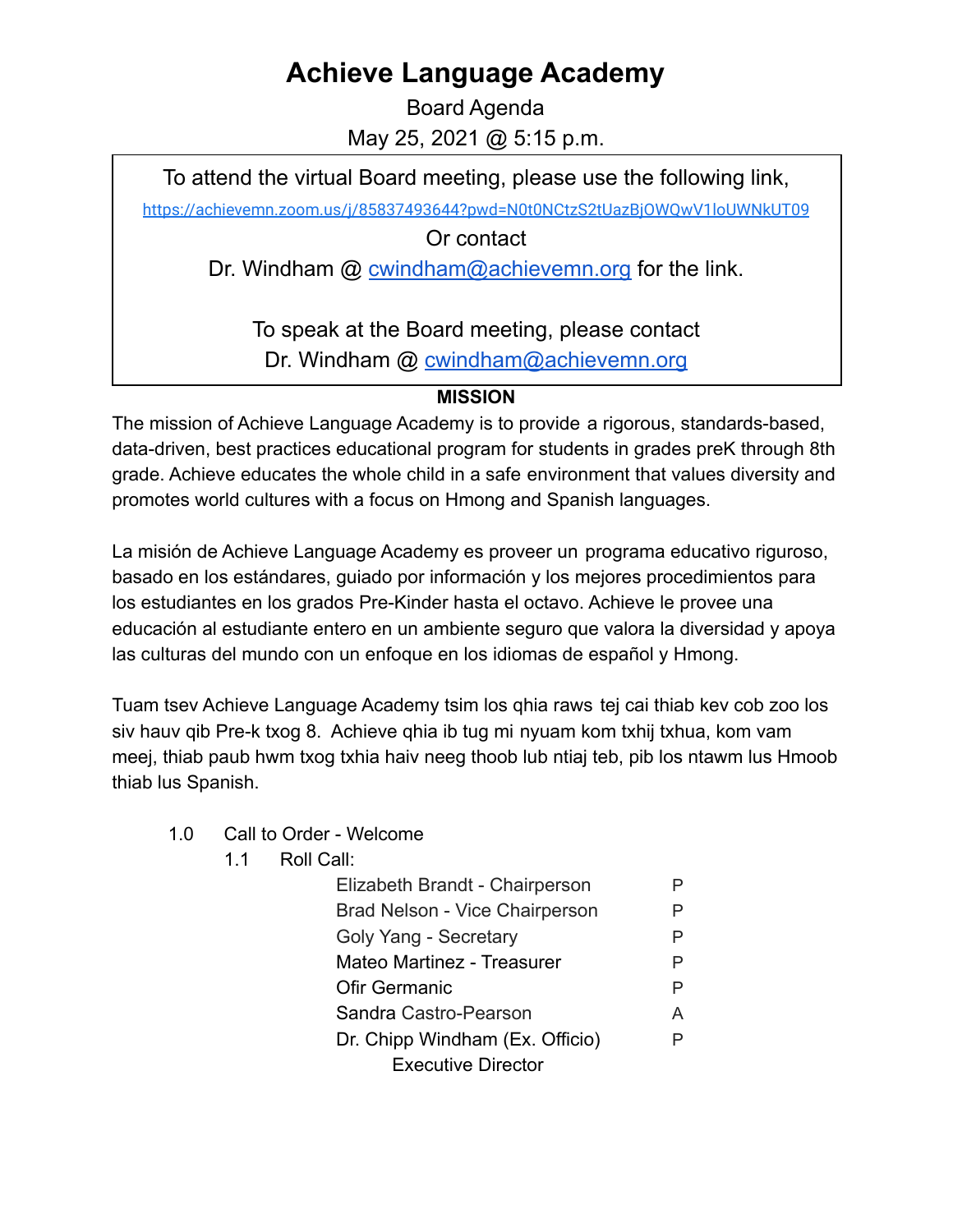Guests: Scott Woodington, Mike Pocrnich

- 1.2 Approval of the Order of the Agenda\*
	- 1.2.a Motion: To approve the Order of the Agenda M/S/P:Goly/Ofir (yes:Brad, Mateo, Beth)
- 1.3 Pledge of Allegiance
- 1.4 Reading of the ALA Mission Statement
- 1.5 Conflict of Interest Disclosure
- 2.0 Information and Communications
	- 2.1 Public Comment
	- 2.2 Authorizer Comment
	- 2.3 Executive Director Report\*
- 3.0 Approval of the Consent Agenda Motion: To approve the Consent Agenda M/S/P:Goly/Ofir (yes:Beth, Mateo, Brad)
	- 3.1 April Minutes\*
	- 3.2 MACS Renewal Contract\*
	- 3.3 DHH Contract\*
- 4.0 Business
	- 4.1 Governance
		- 4.1.a Strategic Plan Update
		- 4.2.b By-Law Discussion and Update
		- 4.2.c High Performing School Update
	- 4.2 Finance
		- 4.2.a April Finance Report\*
		- 4.2.b Budget Approval
			- Motion: To approve the Achieve Language Academy FY22 Budget.
				- M/S/P:Mateo/Goly (yes:Beth, Ofir, Brad, Goly)
		- 4.2.c Lease Aid Application\* (Discussion)
	- 4.4 Operations
	- 4.5 Academic
- 5.0 Policies
	- 5.1 NEW POLICY Records Retention Policy (Governance Committee) Second Read\*